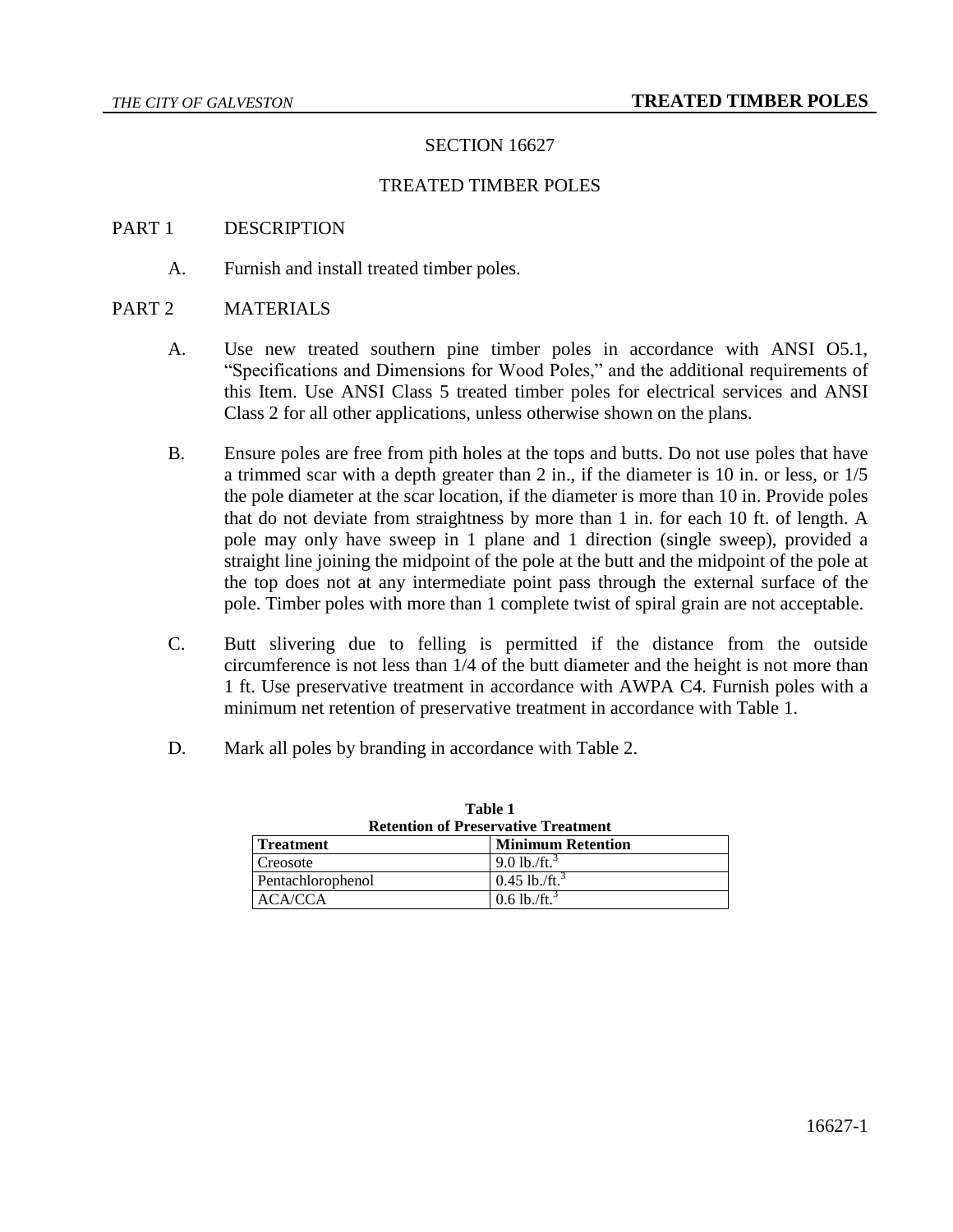| <b>Timber Pole Markings</b> |                                                      |  |
|-----------------------------|------------------------------------------------------|--|
| <b>Marking</b>              | <b>Description of Marking</b>                        |  |
| <b>PTC</b>                  | Supplier's code or trademark (for example, Pole      |  |
|                             | Treating Company).                                   |  |
| $F-01$                      | Plant location and year of treatment (for example,   |  |
|                             | Forestville, 2001).                                  |  |
| <b>SPC</b>                  | Species and preservative code (for example, southern |  |
|                             | pine, creosote).                                     |  |
| $5 - 35$                    | Class-length (for example, Class 5, 35-ft. pole).    |  |

**Table 2**

- E. Place the bottom of the brand squarely on the face of the pole 10 ft. (plus or minus 2 in.) from the butt.
- F. Furnish a treatment certification with every shipment of treated timber poles that includes:
	- 1. name of treating company,
	- 2. location of treating plant,
	- 3. applicable product standard (AWPA C4),
	- 4. charge number,
	- 5. date of treatment,
	- 6. contents of charge (poles),
	- 7. preservative treatment, and
	- 8. actual preservative retention values.

# PART 3 CONSTRUCTION

- A. Use established industry and utility safety practices while installing poles located near overhead or underground utilities. Consult with the appropriate utility company prior to beginning such work.
- B. Unless otherwise shown on the plans, set the pole a minimum depth in accordance with Table 3.